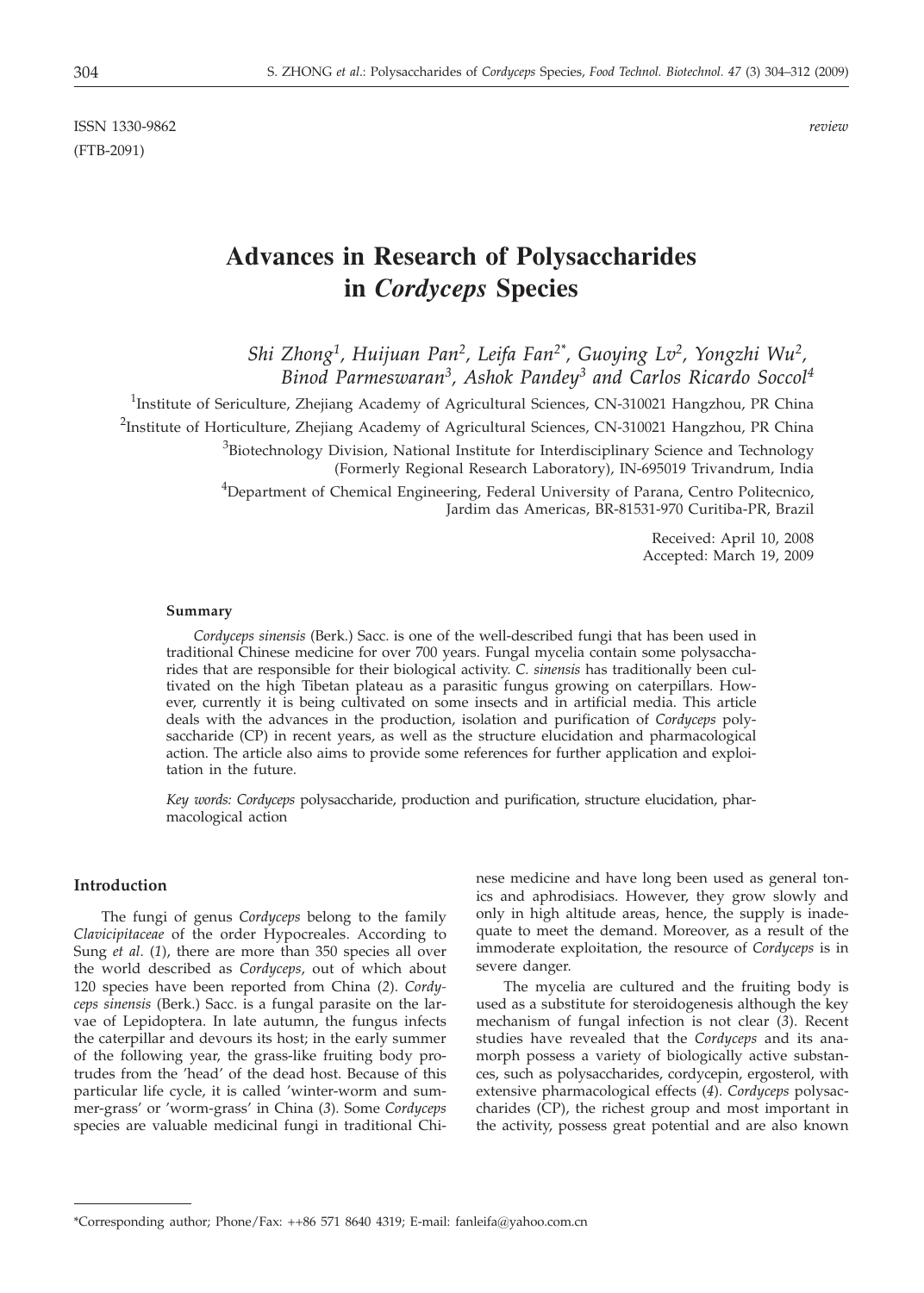as an important tool for studying the development of *Cordyceps* products. As a traditional Chinese medicine of luxury, compared with other medicinal fungi, *Cordyceps* and its anamorph have various and unique pharmacological effects, reflected in the biological types and pharmacodynamic studies of *Cordyceps* polysaccharides. The article deals with the recent advances in the polysaccharide production from the mycelia and fruiting bodies of *Cordyceps* cultured in the artificial medium. The purpose is to provide some references for further application research.

# **Polysaccharide Content in the Cultured** *Cordyceps*

In nature, *C. sinensis* is produced at the Qinghai-Tibet Plateau, above 3000 m altitude. Because of the geographical limit, the natural resources are limited and very expensive. On the other hand, the cultivation is not easy because it is difficult to form the stroma. However, over a period of time, fermentation technique has been developed successfully for the production of *Cordyceps*, which provides a large quantity of mycelium for the study of CP. The polysaccharide content of different *Cordyceps* spp. varies, including monosaccharide composition, physical and chemical properties and biological activity.

# *Differences in CP content*

As mentioned above, there is variation in the polysaccharide content of *Cordyceps* spp. Wang *et al*. (*5*) found that polysaccharide content in the mycelia of *C. sinensis* was  $157.3 \text{ mg/g}$ . Although, by comparison, the content of total sugars between the corpus (part of the insect) and fruiting body (ascoma) was slightly different (24.2 and 24.9 %, respectively), the content in mycelium was higher (39.4 %) (*6*). By colorimetric assay using sulphuric acid anthrone, Bai *et al.* (*7*) found that the content of polysaccharides in *C. sinensis* and *C. hawkesii* (Gray) Cooke was 3.5 and 0.7 %, respectively, which was much lower than in *C. sinensis*.

*C. militaris* (L. ex St. Amans) Link is considered as the ideal *Cordyceps* sp. and can be cultivated well in solid or liquid culture. Huang *et al*. (*8*) studied the nonvolatile components in the fruiting bodies and mycelia of *C. militaris* and found that total sugars were 260.64 and 389.47 mg/g, respectively, but reducing sugar content of the fruiting body was higher than that of mycelia. Wen *et al*. (*9*) compared the polysaccharide content of the silkworm *Cordyceps* fruiting body, stroma, sclerotium and mycelium and found it the highest  $(86.49 \text{ mg/g})$  in the fruiting body, followed by stroma and sclerotium. In the artificial medium, the CP content in dry matter was 0.14 % (*10*).

*C. sobolifera*, also known as chanhua, chanyongcao, chanrong, *etc*. in China, has a refreshing and cooling effect, and is used as a relatively rare drug for improving acuity of vision, fever reduction, detoxification, relieving convulsion, and other purposes. However, little is known about it. To find out the main active components and to facilitate further development and utilization, Wen *et al.* (*11*) studied the content of CP in *C. sobolifera* and found it to be 94.88 mg/g, which was significantly higher than in *C. militaris* (32.30 mg/g), but slightly lower than in *C. sinensis* (125.68 mg/g).

*C. gunnii,* another species of the genus, is a large *Cordyceps* hosted on *Hepialidae* larvae and was first reported in 1983 by Liang (*12*). *C. gunnii* and its anamorphs have rich bioactive substances. The polysaccharide has unique pharmacological effects, and has good development prospects and utilization value (*12*). Cultivation of *C. gunnii* for different growth periods showed that the accumulation of polysaccharide in the mycelia was slow, which increased in the logarithmic growth phase and was maximum at 28.2 mg/g. CP content evaluation in stroma, parasited worm, whole teleomorph and mycelia showed it to be maximum in mycelia, followed by stroma (*13,14*).

#### *Differences in CP under different cultural conditions*

Generally, the CP content in the fruiting bodies is low in any basic culture medium, which could be increased through the optimization of medium composition and cultural conditions. This not only reduces the cost, but also improves the economic efficiency. Studies have also been carried out on the influence of microelements on the biomass and polysaccharide content in the fruiting body. Yang *et al*. (*15*) studied the effect of different concentrations of lanthanum nitrate  $(La(NO_3)_3)$  on *C*. *brasiliensis* mycelium growth and polysaccharide content. The results showed that a certain concentration of  $La(NO<sub>3</sub>)<sub>3</sub>$  could increase polysaccharide content. When the concentration of  $La(NO<sub>3</sub>)<sub>3</sub>$  was 0.3 g/L, the polysaccharide content was the highest  $(24.21 \text{ mg}/g, 1.59 \text{ times}$ more than the control). However, with the increase of  $La(NO<sub>3</sub>)<sub>3</sub>$  concentration, the polysaccharide content was gradually reduced. When the concentration of  $La(NO<sub>3</sub>)<sub>3</sub>$ was  $0.5$  g/L, the polysaccharide content was 15.01 mg/g only. Yu and Qian (*16*) studied the effect of selenium on the CP content in *C. militaris* and found that the supplementation of Se resulted in 51.03 mg/g of CP, almost twice more than that of control, *i.e.* without Se (26.71 mg/g).

Xiao *et al*. (*17*) investigated the optimal culture requirements for mycelial growth and exopolysaccharide production by *C. jiangxiensis* JXPJ 0109 in submerged culture. The optimal temperature, initial pH and incubation period for exopolysaccharide production were 28 °C, 7.0 and 10 days, respectively. The effect of different medium ingredients on the exopolysaccharide production was in the order of yeast extract>maltose>tryptone> glycerol>KH<sub>2</sub>PO<sub>4</sub>>CaCl<sub>2</sub>>MgSO<sub>4</sub>, and the optimal medium contained (in g/L of distilled water): maltose (food-grade) 20, glycerol 8, tryptone 5, yeast extract 10,  $KH_2PO_4$  1, and CaCl<sub>2</sub> 0.5. Under the optimal conditions, the maximum exopolysaccharide and biomass production were 3.5 and 14.5 g/L after 10 and 8 days of fermentation, respectively (*17*).

Lu (*18*) optimized the CP production by single-factor and multi-factor design experiments and reported the best production  $(10.11 \text{ mg/g})$  in a medium containing (in %): sucrose 3, peptone 10,  $MgSO<sub>4</sub>·7H<sub>2</sub>O$  0.5,  $K<sub>2</sub>HPO<sub>4</sub>$ 1.0, pH=7.5, fermented at 25 °C and 125 rpm for 5 days. By the orthogonal experimental study of temperature, pH, incubation time and medium composition on the polysaccharide production, the optimal conditions were 22  $^{\circ}C$ , pH=6.0 and incubation time for 5 days with a medium containing (in %): cornmeal 2, sucrose 5, yeast extract 0.03,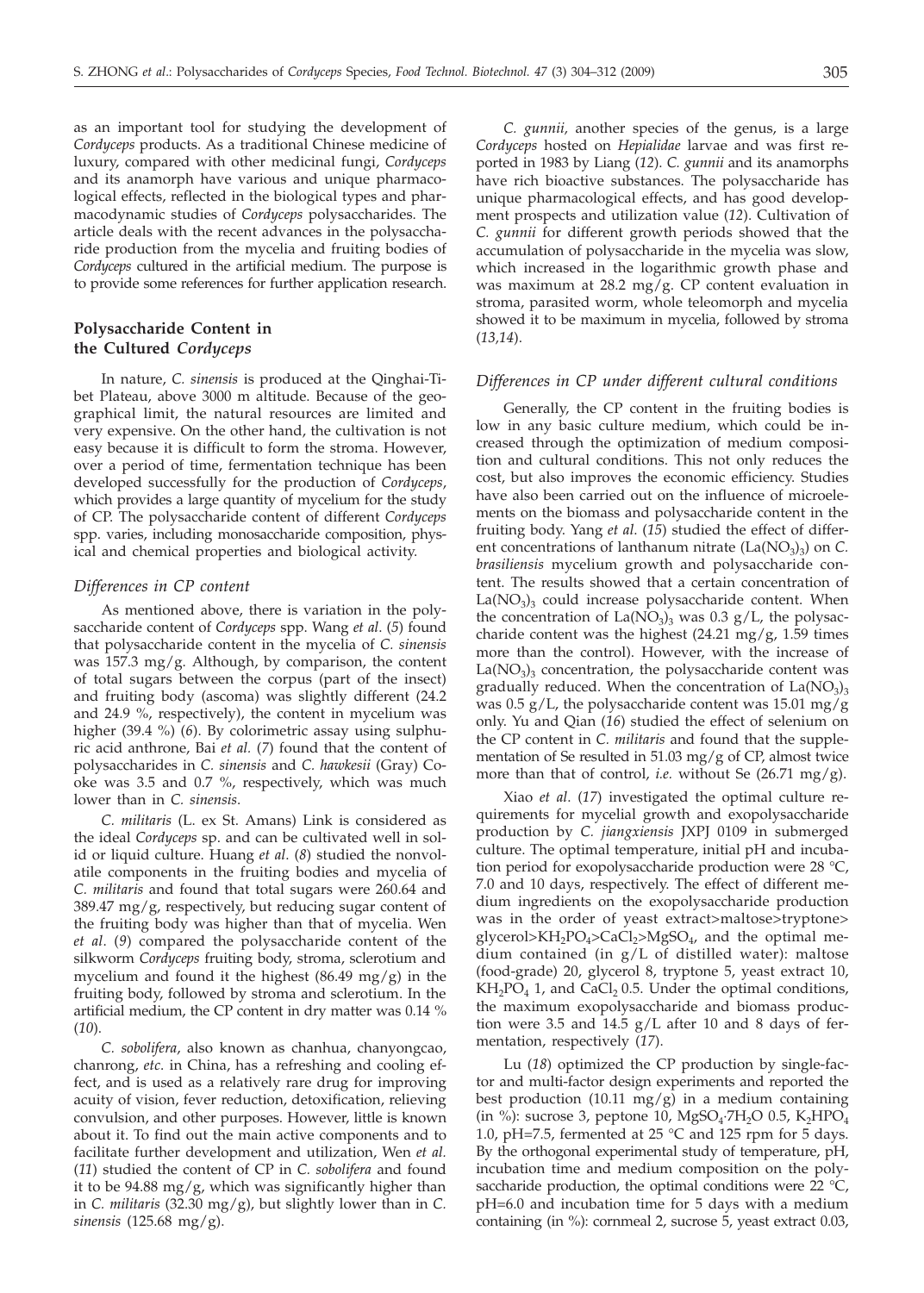NH<sub>4</sub>NO<sub>3</sub> 0.04, KNO<sub>3</sub> 0.08, MgSO<sub>4</sub>·7H<sub>2</sub>O 0.02, K<sub>2</sub>HPO<sub>4</sub> 0.04, and FeSO<sub>4</sub>·7H<sub>2</sub>O 0.02, which yielded 170.3 mg of polysaccharide per 100 mL of broth (*19*). Xiao *et al*. (*20*) studied submerged cultural conditions for the production of polysaccharide by *C. pruinosa* and found that the molasses mixed with sugar, peanuts and vitamin B instead of sucrose, beef extract and yeast extract, in 25-litre fermentation tank for 54 h, shortened the fermentation time, which would not only reduce the cost, but also reach high polysaccharide production level (9.51 g/L). Hsieh *et al*. (*21*) studied the production of polysaccharides by *C. sinensis* by using response surface methodology. The composition of optimized medium for polysaccharide production calculated from the regression model of RSM was (in %): sucrose 6.17, corn steep powder 0.53,  $(NH_4)_2HPO_4$ 0.5, and  $KH_2PO_4$  0.15 at pH=4.44, with a predicted maximum polysaccharide production of 3.17 g/L. Under the experimental conditions with this medium, the maximum polysaccharide production was 3.05 and 3.21 g/L in a shake flask and a 5-litre jar fermentor, respectively. When the pH was controlled at a higher level such as pH=5.0, both the cell growth and polysaccharide production were inhibited. A low pH (2.85) was required for maximum production of polysaccharides.

#### **Isolation and Purification of the Polysaccharide**

## *Isolation and purification*

Several studies have been carried out on the isolation and purification of polysaccharides from the fungal mycelia. Sun *et al.* (*22*) studied the extraction conditions of *C. sinensis* mycelia and found that the ratio of raw material powder in a 300-mesh size and water of 1:2.5, the extraction time of 24 h and pH of 7.5–8.0 were the best. Ruan (*23*) found that the temperature was the most important factor for the polysaccharide extraction, followed by the pH. The best results were obtained when extraction was carried out twice with 0.1 g of mycelium powder in 20 mL of distilled water (pH=4.2) at 100 °C for 70 min. Che *et al*. (*24*) also obtained similar results, but with alcohol; the polysaccharide obtained was of better quality and purity. Wang *et al*. (*25*) studied the differences in extraction methods from *C. militaris*, such as ultrasonic and water, ultrasonic and alcohol, and hot water and reflux methods. An orthogonal experimental design was used to study the effects of extraction temperature and duration, number of extraction cycles and water concentration. The results showed that a water extraction temperature of 80 °C with three extraction cycles, each for 90 min, was found to be the best. Shi *et al*. (*26*)*,* through the single factor and orthogonal experiment, studied the effect of different extraction times, the ratio of material and water, and the microwave power. The results showed that *C. militaris* crude polysaccharide reached 10.97 % when extraction was done with water and 80 % microwave power for 20 min.

In the traditional polysaccharide purification method, alcohol is used for precipitation, which, however, also precipitates the protein. In order to get rid of the protein, Liu *et al*. (*27*) used orthogonal experiments optimizing the factors such as the ratio of sample and the mixture of chloroform and butanol, and the reaction time. The results showed that the ratio of sample and the mixture of chloroform and butanol 1:2.4 (by mass per volume); chloroform and butanol 1:0.2 (by volume), and the reaction time of 5 min were the optimum conditions. This resulted in the removal of 97  $\%$  of protein. Combination of trifluoromethyl, trichloroethane and Sevag method for protein removal resulted in the removal of 96.2 % of protein (*28*).

Another study on polysaccharide extraction from *C. gunnii* by orthogonal design showed that the optimum extraction conditions were water at 70 °C for 2 h and three extraction cycles. After concentration to 1/6 of the volume, ethanol was added to reach the final concentration of 85 % and the precipitate was recovered by centrifugation. This was washed three times with 95 % ethanol, dried in vacuum and subjected to further purification by column chromatography on DEAE-Sephadex A-25 and Sephadex G-200, which resulted in four fractions. The polysaccharide content was 13.9 % and at least one fraction was a protein-bound polysaccharide (*29*). When *C. pruinosa* mycelia were extracted with hot water, followed by precipitation of polysaccharide with alcohol, dialysis and subjected to Sevag method, followed by cellulose and Sephadex G-100 column chromatography, two pure polysaccharides, PS1 and PS2, were obtained (*30*).

There are some other methods such as ion exchange and gel chromatography described for the purification of CP (*31–33*). Under normal circumstances, the more purified CP could be expected by combining a variety of methods with the repeated purification.

## *Monosaccharide composition and structure analysis*

Wu *et al*. (*34*) isolated one polysaccharide from *C. sinensis,* which contained D-Glc, D-Man, L-Ara and D-Gal in a molar ratio of 8:90:1:1. The average molecular mass was approx. 8.3·104 Da. Li *et al*. (*31*) purified one water soluble polysaccharide from *C. sinensis* mycelia with molecular mass of 210 kDa and its monosaccharide composition was glucose*/*mannose*/*galactose=1:0.6:0.75. Wu *et al*. (*35*) isolated a polysaccharide with molecular mass of about 7.7·103 Da from *Cordyceps* mycelia, with mannose*/* galactose=1:9. After chemical analysis, IR, NMR spectroscopy and a-D-amylase digestion, it was identified as  $\alpha$ -D-glucan with a skeleton of 1 $\rightarrow$ 4 and 1 $\rightarrow$ 3 connections,  $\alpha$ -D-(1 $\rightarrow$ 6)-mannose skeleton through  $\alpha$ -(1 $\rightarrow$ 3)-galactose residues of O-6 bond linking. In addition, the mycelium of *C. sinensis* contained a D-glucan. Methylation, Smith degradation, acetolysis, NMR spectroscopy (<sup>1</sup>H, <sup>13</sup>C, <sup>13</sup>C-<sup>1</sup>H 2D COSY) and acid hydrolysis studies were conducted to elucidate its structure. The results indicated that D-glucan consisted of a backbone composed of  $(1 \rightarrow 4)$ -D-glucosyl residues and carried a single  $(1\rightarrow 6)$ -linked D-glucosyl residue. a-D-glucosidic linkages were present in the polysaccharide according to IR and NMR spectra. D-glucan with iodine gave a faint blue colour, indicating the polysaccharide of  $\alpha$ -(1 $\rightarrow$ 4) linkage with short and exterior chains (*35*). A neutral mannoglucan with a molecular mass of approx. 7.7·103 Da was obtained from *C. sinensis* mycelium. It consisted of Man and Glc units in the molar ratio of 1:9. A combination of chemical analysis, NMR and IR spectroscopy together with digestion with  $\alpha$ -D--amylase showed to have an  $\alpha$ -D-glucan backbone with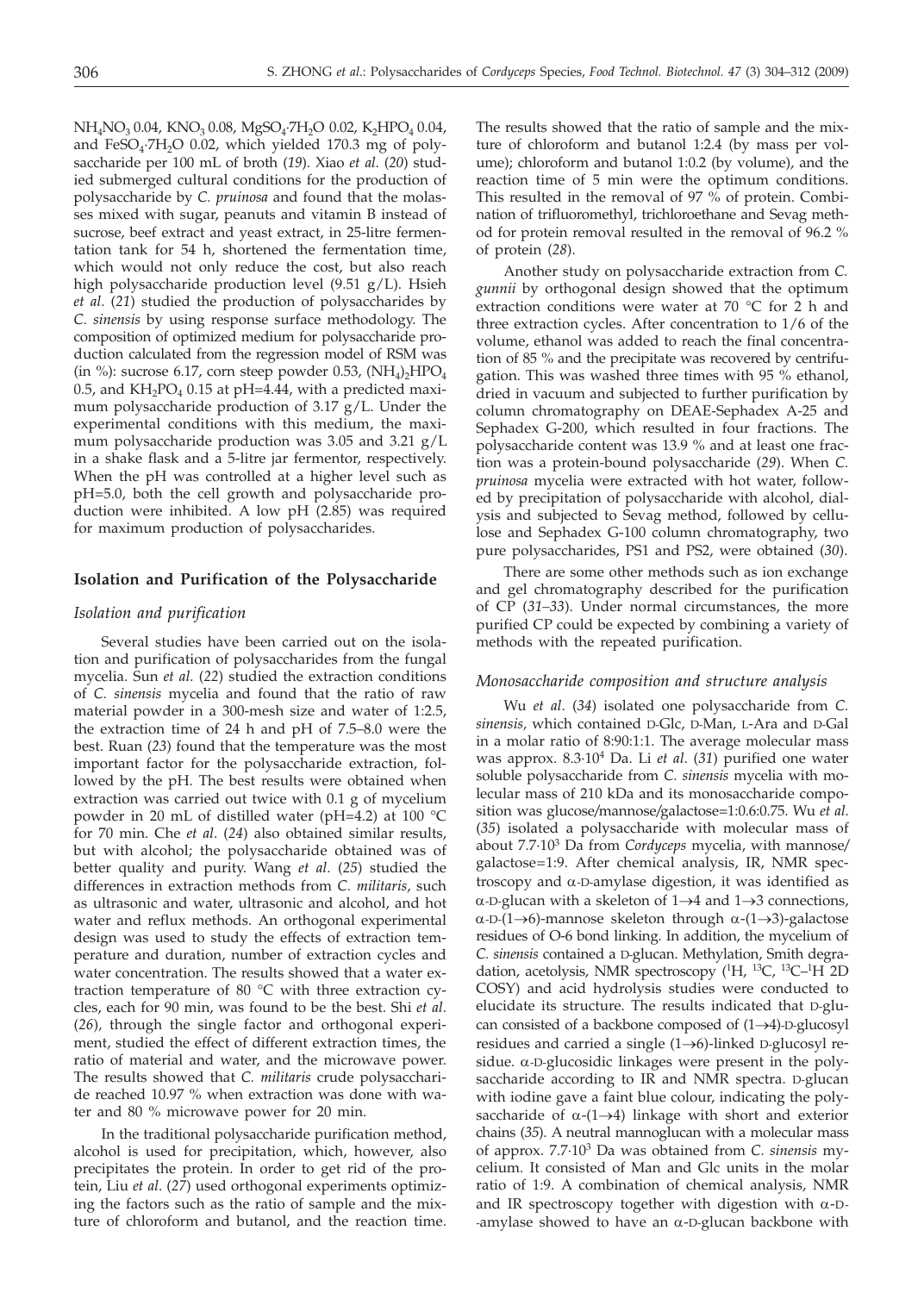(1 $\rightarrow$ 4)- and (1 $\rightarrow$ 3)-linkages, and the side chains of  $\alpha$ -D-(1 $\rightarrow$ 6)-Man were attached to the backbone *via* O-6 of  $\alpha$ - $(1 \rightarrow 3)$ -Glc residues (36).

Kiho *et al*. (*37*) obtained a water-soluble, protein- -containing galactomannan polysaccharide from *C. sinensis*, with molecular mass of about 23 000 Da, consisting mainly of D-mannose and D-galactose in the ratio of 3:5. The polysaccharide had a highly branched structure, it contained rhamnose, fructose, D-xylose, D-mannose, D-galactose and D-glucose, and was composed of  $(1 \rightarrow 6)$ - and  $(1\rightarrow 2)$ -linked  $\alpha$ -D-mannopyranosyl residues in the main chain. It possessed a large proportion of  $(1 \rightarrow 5)$ -linked b-D-galactofuranosyl residues and a small proportion of (1 $\rightarrow$ 6)-linked  $\alpha$ -D-galactopyranosyl residues.

Wang *et al.* (*38*) extracted a water-soluble polysaccharide from artificially cultivated *C. militaris* fruiting body. GC analysis showed the presence of Gal, Man, Glc and GlcA, with the ratio of 1.00:1.58:7.89:0.19. The molecular mass of the purified polysaccharide was about 60 000 Da. It was gray and white powder-like substance and contained monosaccharides in molar ratio of Gal*/* Man*/*Glc=1.00:1.38:5.10, with less branching structure. The main chain consisted of Gal, Man and Glc. Part of  $(1 \rightarrow 4)$  Glc constituted the branches at the third position. The non-branched  $(1 \rightarrow 4)$  Glc existed possibly with other monosaccharides. Mannose connected as  $1 \rightarrow 6$ -linked and Gal as  $1 \rightarrow 4$ -linked with the branch at the sixth position. Yu *et al*. (*32*) isolated three polysaccharides from *C. militaris* denoted as CPS-1, CPS-2 and CPS-3. The spectral analysis of CPS-1 showed that its monosaccharides were rhamnose, xylose, mannose, glucose and galactose in a ratio of 1:6.43:25.6:16.0:13.8, which was a kind of  $(1 \rightarrow 2)$ --connected mannose,  $(1 \rightarrow 4)$ -connected xylose,  $(1 \rightarrow 2)$  or (1 $\rightarrow$ 3) rhamnose connected with galactose in the  $\beta$ -configuration. CPS-2 contained glucose, xylose and galactose (1:4.46:2.43) with glucoside bond in an  $\alpha$ -configuration. CPS-3 contained glucose with  $\alpha$ -glucoside bond. The main chain had  $(1 \rightarrow 4)$  glucoside bond and every eighth glucoside had an  $\alpha$ -(1 $\rightarrow$ 6) glucoside bond branch (33).

Yang *et al*. (*39*) obtained six polysaccharides from the cultured *C. militaris*. After purification by chromatography on DEAE-cellulose 52 and Sephacryl S-100 HR columns, three polysaccharide fractions were obtained: P50-1, P70-1, and P70-2. Their structural features were investigated by a combination of chemical and instrumental analyses, such as partial acid hydrolysis, methylation analysis, periodate oxidation (Smith degradation), GC–MS, 13C NMR, HPAEC-PAD, and FT-IR. The results indicated that P70-1 had a backbone of  $(1\rightarrow 6)$ -linked  $\beta$ --D-mannopyranosyl residues, which occasionally branched at O-3. The branches were mainly composed of  $(1\rightarrow 4)$ -linked  $\alpha$ -D-glucopyranosyl and  $(1\rightarrow 6)$ -linked  $\beta$ - $-D$ -galactopyranosyl residues, and terminated with  $\beta$ -D--galactopyranosyl and a-D-glucopyranosyl residues (*40*).

Yamada *et al*. (*41*) isolated a water-insoluble extracellular glucan from *C. ophioglossoides.* The average molecular mass was about 632 000 Da. It was composed of a backbone of  $(1\rightarrow 3)$ -linked  $\beta$ -D-glucopyranosyl residues with a  $\beta$ -D-glucopyranosyl group attached to the O-6 of every other D-glucopyranosyl residue of the backbone. Using  $\alpha$ -naphthylamine derivatives for capillary zone

electrophoresis analysis, it was determined that the mycelia of *C. kyushuensis* polysaccharide consist mainly of glucose, mannose, galactose and a small amount of arabinose (*42*).

Kiho *et al.* (*43*) isolated two protein-containing galactomannans, CI-P and CI-A, from *C. cicadae*, both of which contained D-mannose and D-galactose in the respective proportions of 1:0.85 and 1:0.57. Analyses by methylation, Smith degradation, gradual hydrolysis and <sup>13</sup>C NMR chromatography showed that both were highly branched with the main chain of  $(1\rightarrow6)$   $\alpha$ -D-mannose and the majority of the residues were replaced by  $\alpha$ - or  $\beta$ -D-galactose, or furan (1 $\rightarrow$ 2)  $\alpha$ -D-mannose. Ukai *et al.* (*44*) isolated a water-soluble galactomannan from *C. cicadae*, which had a molecular mass of 27 000 Da, with D-mannose and D-galactose in the ratio of 4:3. The sugar had a high degree of branching, containing  $\alpha$ -D-(1 $\rightarrow$ 2) and  $\alpha$ -D-(1 $\rightarrow$ 6) D-mannose connected residues. Ohta *et al*. (*45*) isolated an acidic polysaccharide (APS) from *C. militaris.* Analyses of sugar composition showed that APS consisted of D-galactose, L-arabinose, D-xylose, L-rhamnose and D-galacturonic acid.

## *Other aspects*

Atomic force microscopy (AFM) is a powerful tool for studying the material surface morphology and surface processing. It has been broadly applied in biological morphology, but rarely reported in polysaccharide application. Cai *et al*. (*46*) directly observed the topography of *Cordyceps* polysaccharides by AFM. The results showed that its polysaccharide had a multi-branched structure and a variety of different linkages between the adjacent monosaccharides, which formed small rings or helical structure.

#### **Pharmacological Effects of the CP**

#### *Toxicological experiments*

For health products or medicinal resources, CP needs to be tested toxicologically. There are some studies dealing with the acute and subchronic toxicity of the CP in the solution, following the guidelines of the PR China national standard 'Process and Methods of Food Security and Toxicological Estimation'. Some indicators have been examined, such as animal mass, biochemical properties of blood, and histopathological changes of liver and kidney. The results show that extract from *C. sinensis* is not toxic. It also decreased the mouse sperm abnormality rate (*47,48*). Studies on acute toxicity, bone marrow chromosome aberrations and Ames test showed that the *C. sinensis* powder was safe (*48*). Chen *et al.* (*49*) studied the polysaccharide fraction of *C. sinensis* (PSCS) and investigated its effect on the proliferation and differentiation of human leukemic U937 cells using an *in vitro* culture system. The results showed that the conditioned medium from PSCS  $(10 \mu g/mL)$  stimulated blood mononuclear cells (PSCS-MNC-CM) that significantly inhibited the proliferation of U937 cells, which resulted in a growth inhibition rate of 83.1 % when treated for 5 days, but higher concentrations of the medium did not enhance the growth inhibition further.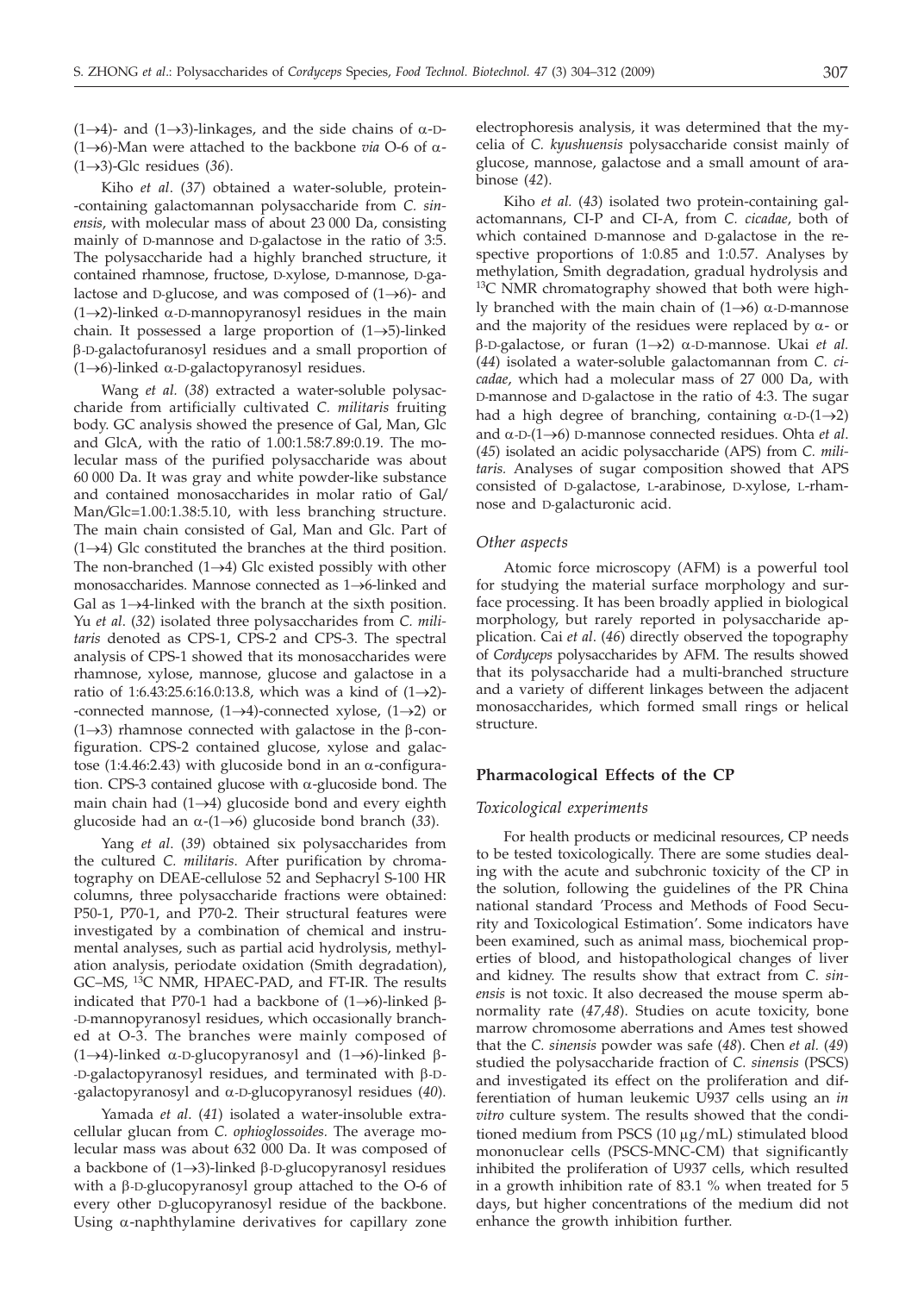## *Antitumour activity*

Yang *et al.* (*50*) studied the effect of exopolysaccharide fraction (EPSF) of *C. sinensis* on c-Myc, c-Fos, and vascular endothelial growth factor (VEGF) expression of tumour-bearing mice. The mice (C57BL/6) were inoculated with B16 melanoma cells through their tail veins and administered three different doses of EPSF peritoneally every two days for 27 days (total 14 doses). Sections from mouse paraffin-embedded liver and lung tissues were subjected to immuno-histochemical analyses. The results of c-Myc, c-Fos, and VEGF expression were analyzed using Simple PCI image analysis software. The c-Myc, c-Fos, and VEGF levels in the lungs and liver of EPSF-treated mice were significantly lower than those of untreated mice  $(p<0.05)$ . This suggested that EPSF inhibited tumour growth in the lungs and liver of mice, and that it can be a potential adjuvant in cancer therapy (*50*). Zhang *et al*. (*51*) isolated an EPSF from *C. sinensis* and studied its effects on B16 melanoma-bearing mice. Three doses of EPSF were administered intra-peritoneally every two days after the day of tumour cell injection. The experiment was terminated on day 28 and phagocytosis of peritoneal macrophages and proliferation of spleen and thymus lymphocytes were assayed. Also, tumour metastatic foci on the lung and liver surface were checked. The results showed that EPSF significantly enhanced the Neutral Red uptake capacity of peritoneal macrophages (60 mg/kg, p<0.01; 120 mg/kg, p<0.001) and spleen lymphocyte proliferation (60 mg/kg, p<0.05; 120 mg/kg, p<0.001) in B16-bearing mouse. The metastasis of B16 melanoma cells to lungs (120 mg/kg) and liver (30, 60 and 120 mg/kg) was significantly inhibited by EPSF. Moreover, EPSF decreased the levels of Bcl-2 in the lungs (120 mg/kg) and liver (30, 60 and 120 mg/kg). These results suggested that EPSF had immunomodulatory function and antitumour activity (*51*).

## *Immune activity*

The majority of studies of pharmacological effects of CP are about their nonimmune activity. The pharmacodynamics of immune activity of different fractions of CP was evaluated by the mass of thymus and spleen of mice injected intra-peritoneally and calculating the viscera index. The results show that different *C. sinensis* polysaccharides enhance the phagocytic function of monocytes and macrophages, and increase the mass of thymus and spleen of mice that was inhibited by dexamethasone. The effects of some fractions of CP on the viscera index are not clear. However, the results show that different fractions of CP enhance the immune response, spleen index, thymus index and the phagocytic function of monocytes and macrophages (*52*). Liu and Fei (*53*) found that *C. pruinosa* and *C. taii* polysaccharides (CPP1) enhance cellular immune functions *in vitro.* The appropriate concentration increases spleen cytotoxic T-cell lymphocyte (CTL) activity and M-phagocytosis in normal mice and immunoinhibited mice. Gong *et al.* (*54*) studied the specific and non-specific immune functions using the carbon clearance test, hemolysin test and dinitrofluorobenzene-induced delayed type hypersensitivity test (DTH) and found that CP enhanced the cellular and humoral immunity. The immunomodulatory activity of polysaccharides prepared from *C. sinensis* BCRC36421 under

submerged culture was investigated in human peripheral blood (*55*). The results demonstrated that fraction A (exopolysaccharides, approx. 0.1 mg/mL) induced the production of tumour necrosis factor alpha (TNF- $\alpha$ ), interleukin (IL)-6, and IL-10 dose-dependently. Even its concentration of 0.025 mg/mL significantly augmented the surface expression of CD11b in monocytes and polymorphonuclear neutrophils. Functional assay revealed that fraction A (0.05 mg/mL) also elevated the phagocytosis in monocytes and polymorphonuclear neutrophils (PMN). On the other hand, fraction B (intracellular polysaccharides) only moderately induced the TNF- $\alpha$  release, CD11b expression, and phagocytosis at the same concentrations. It was concluded that the immunomodulatory components of *C. sinensis* under submerged culture were mainly in the culture filtrate (*55*).

In addition to CP, its depolymerizing substance also has immune activity. Xiao *et al*. (*56*) found that the polysaccharide polymer solution significantly improved the immunological activity in comparison with CP, providing a new direction for further research and development. The CP can also enhance disease resistance of shrimp when used as feed additive. Chang *et al.* (*57*) observed the prawn hemolymph phagocytic activity in serum, bacteriolytic activity and phenol oxidase activity in prawns fed with the diet containing 1 % CP. The results show that CP significantly enhances prawn immune defense ability. With the intraperitoneal injection of different doses of CP in shrimp, the serum lysozyme and the phosphatase activity decreased significantly and the disease control was more effective (*58*).

## *Liver protective effect*

Li *et al.* (*59*) studied the mechanism of CP resistance to liver fibrosis using dimethyl-induced rat model of liver fibrosis. The results indicate that the CP improved the hepatic function (ALT, AST, Alb and Tbil) in comparison with the control group. There was a significant decrease in malondialdehyde (MDA) content in CP group, but superoxide dismutase (SOD) in CP group was markedly increased. Compared to those of normal control group, Hyp content, collagen IV content and TIMMP-2 level in liver tissue of the control group increased significantly, while the MMP-2 activity decreased. The application of CP decreased these pathological indications at different degrees. CP exerted rather good activity against liver fibrosis with the activity related to the improvement of degradation of the deposited collagens and anti-lipid peroxidation.

 $CCL<sub>4</sub>$  and D-GalN for acute liver injury and BCG+ LPS, BCG+LPS-induced autoimmune liver injury in mice were previously used (*60*,*61*). Results showed that *C. gunnii* polysaccharide, when administered at different doses to mice, could significantly decrease the elevated serum AIT and AST levels, inhibit the liver homogenate in the MDA levels and increase TNF- $\alpha$ , IL-1 and the activity of SOD. The pathological examination showed that CP had significantly protective role against chemical liver injury and autoimmune liver injury. CP has certain anti-fibrotic effects on bovine serum albumin autoimmune liver injury (*60,61*). Its mechanism is related to the increase in liver Kupffer cell function, reducing the im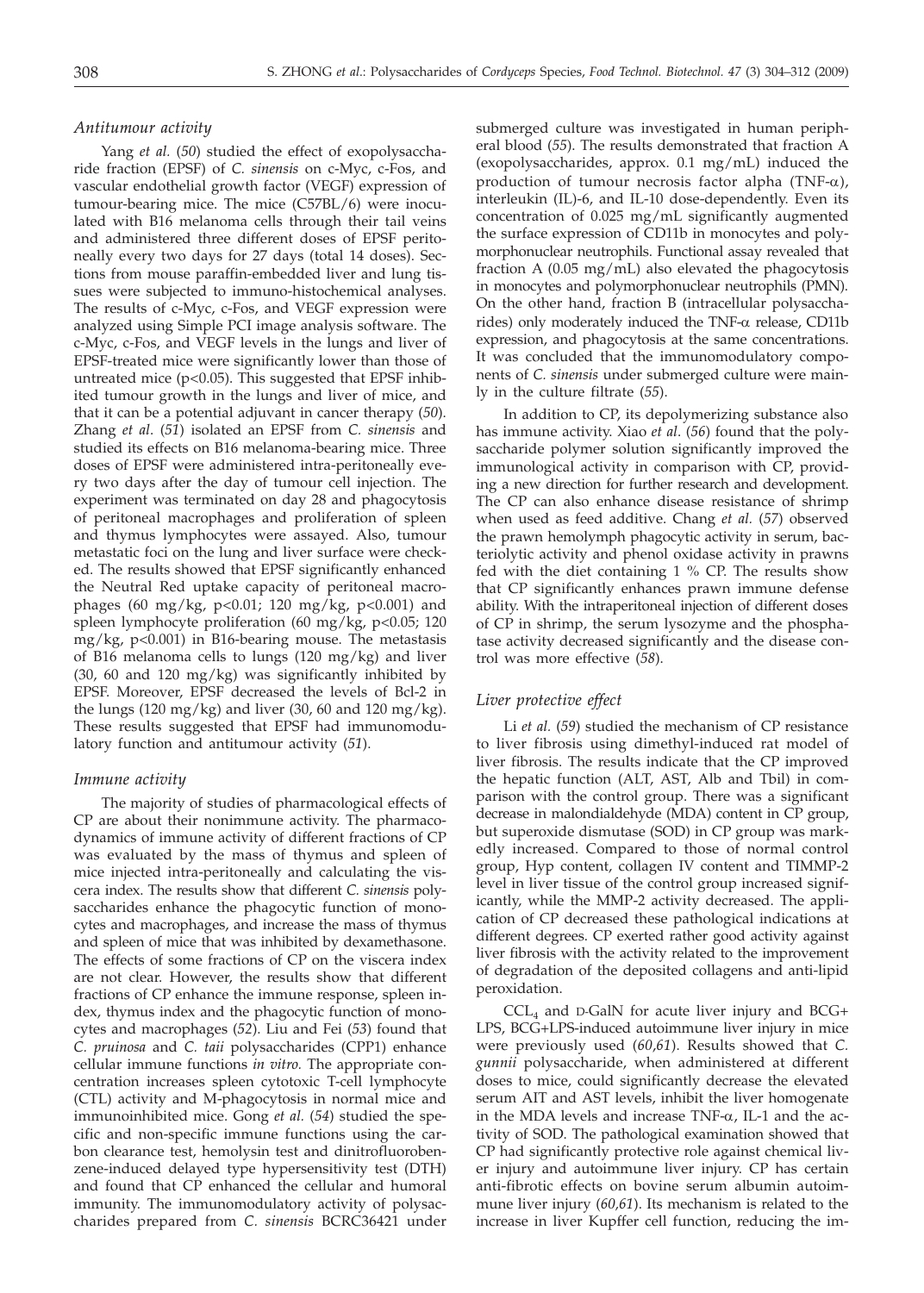mune complex deposition in the liver and non-specific inflammatory response (*62*). Yang *et al.* (*63*) found that CP and liver fibrosis might be related to the inhibition of Smad2/3 and the promotion of Smad7 expression. In addition, CP had a strong inhibitory effect on rat hepatic stellate cells, cell proliferation and collagen synthesis, which could be related to the inhibition of NF- $\kappa$ B activity and reduction of tumour necrosis factor, the expression of TNF- $\alpha$  and lowering the level of protein (64). *C*. *gunnii* polysaccharides in Sprague-Dawley (SD) rat's non- -alcoholic steatohepatitis (NASH) might be related to the prevention of anti-lipid peroxidation, inhibition of the produced TNF- $\alpha$ , the regulation of leptin, insulin levels and the protective effects of the mitochondria (*65*). In addition, CP liposomes also have liver protective effect. Pharmacological studies have shown that CP liposomes could be achieved by increasing the cells or phagocytic activity of Kupffer cells, speeding up the removal of toxic substances, thereby inhibiting the synthesis of  $TGF- $\beta$ 1 so$ as to achieve the role of anti-fibrosis (*66*).

## *Hypolipidemic effect*

CP extracted from *Paecilomyces hepialid* (anamorphous) in rat experiment was effective in reducing the blood lipids and helping to protect the heart and liver. The total cholesterol (TC) and triglyceride (TG) levels in rats given the test agent were markedly lower than those of the rats in the control group, and their high-density lipoprotein cholesterol (HDL-C) levels were higher than those of the control group (*67*). Studies by Kim and Yun (*68*) showed that polysaccharides from *C. sinensis* and *C. militaris* have hypoglycemic effects.

#### *Antimutagenic effect*

During the metaphase/anaphase transition of mitosis (cell division), a micronucleus (MN) is formed. It may arise from a whole lagging chromosome (aneugenic event leading to chromosome loss) or an acentric chromosome fragment detaching from a chromosome after breakage (clastogenic event) which does not integrate in the daughter nuclei. Its frequency reflects the cell genetic material damage or the regulation. CP has rarely been studied for inhibiting the mutagenesis. Chen *et al.* (*69,70*) found that *C. militaris* polysaccharides had marked dose-response relationship on mitomycin C (MMC) and cyclophosphamide-induced inhibition of micronuclei. The increase in CP dose resulted in the reduction of micronuclei and the maximum inhibition rate on micronuclei was 60.48 %.

## *Hypoglycemic effect*

Kiho *et al.* (*71*) reported that the polysaccharide CS- -F30 obtained from the mycelium of *C. sinensis* showed potent hypoglycemic activity in genetically diabetic mice after intraperitoneal administration, and the plasma glucose level was quickly reduced in normal and streptozotocin-induced diabetic mice after intravenous administration. Administration of CS-F30 to normal mice significantly increased the activities of hepatic glucokinase, hexokinase and glucose-6-phosphate dehydrogenase, although the glycogen content in the liver was reduced. Furthermore, CS-F30 lowered the plasma triglyceride level and cholesterol level in mice. CP had no significant impact on blood sugar levels in normal mice, but could significantly reduce alloxan-induced diabetic blood sugar levels in mice and had a better hypoglycemic action. One of its hypoglycemic mechanisms is the promotion of insulin resistance in adipose tissue glucose uptake (*72*). Li *et al.* (*73*) found that CSP-1 decreased the blood glucose levels to 200 mg/kg in 7 days of administration in streptozotocin (STZ) and alloxan-induced diabetic rats, and serum insulin levels were significantly increased. Its mechanism promotes the progressive insulin release by CP and insulin metabolism reduced. Gong (*74*) observed that CP regulates the immune system and goes through cytokines against free radical oxidation to achieve hypoglycemic effect.

## *Antioxidative activity*

Chen *et al.* (*75*) studied the polysaccharide (PS) extracted from *C. sinensis* and its antioxidant activity on H22-bearing mice. H22 cells were hypodermically injected into the right oxter of each mouse after the ICR mice were treated with PS by means of gavage for 7 days. The same administration process continued for 9 days. At the end of the experiments, the tumour mass in each mouse was measured. Superoxide dismutase (SOD) activity and malondialdehyde (MDA) level in mouse liver, brain and serum, and glutathione peroxidase (GSH-Px) activity in mouse liver and brain were assayed. The results showed that the H22 tumour growth was significantly inhibited by PS. Moreover, PS significantly enhanced the SOD activity of liver, brain and serum as well as GSH-Px activity of liver and brain in tumour-bearing mice. PS also significantly reduced the level of MDA in liver and brain of tumour-bearing mice. Li *et al.* (*31*) reported that the polysaccharide from *C. sinensis* with molecular mass of 210 kDa showed strong antioxidative activity in the cultured rat pheochromocytoma PC12 cells against hydrogen peroxide  $(H_2O_2)$ -induced insult. The treatment of the cells with the polysaccharide at 100 μg/mL prior to  $H_2O_2$  exposure significantly elevated the survival of PC12 cells in the culture by over 60 %. In parallel, the  $H_2O_2$ -induced production of malondialdehyde in the cultured cells was markedly reduced by the polysaccharide treatment. Moreover, the pretreatment of the isolated polysaccharide significantly attenuated the changes of glutathione peroxidase and superoxide dismutase activities in  $H_2O_2$ -treated cells in a dose-dependent manner. This was the first report on identifying a polysaccharide from *Cordyceps*, which protects against the free radical-induced neuronal cell toxicity.

In addition to the above pharmacological effects, CP also has other drug activities. Li *et al.* (*76*) compared the effect of 14 kinds of CP on the lifespan of *Drosophila melanogaster* and found that CP had very notable effects against the senescence, among which two polysaccharides had the best effects. Tong *et al*. (*77*) found that CP enhanced the polysaccharide leukemia, the antigen-presenting function of dendritic cells (DC), enhanced T-cell recognition and destruction of tumour cells, combining CP and DC. The immune therapy for leukemia provided a basis for exploring new ways of treating leukemia (*78*). *Cordyceps*, *Paecilomyces tenuipes* and *Phytocordyceps* sp. are biocompatible and inducers of high levels of IL-8, and can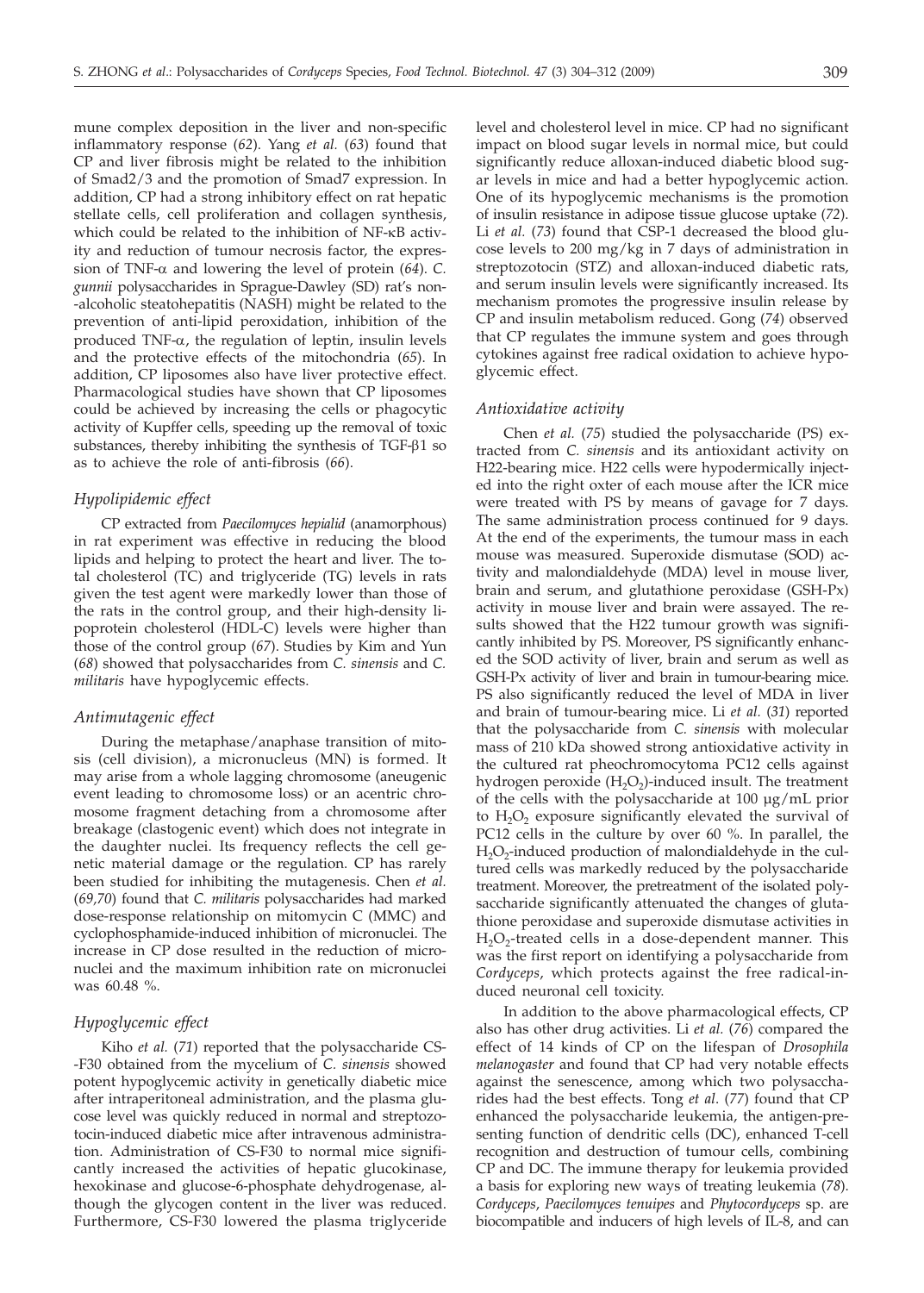serve as a potential wound caring material (*79*). Through mice *in vivo* and *in vitro* testosterone, it was found that CP contributes to an alternative medicine for the treatment of some reproductive problems caused by insufficient testosterone levels in human males (*75*).

Ohta *et al.* (*45*) administered intranasally the APS to mice and showed that it decreased virus titers in the bronchoalveolar lavage fluid and the lung of mice infected with influenza A virus, and increased the survival rate. Furthermore, APS increased TNF- $\alpha$  and IFN- $\gamma$  levels in mice when compared with those of untreated mice. APS enhanced nitric oxide (NO) production and induced iNOS mRNA and protein expressions in RAW 264.7 murine macrophage cells. The induction of mRNA expression of cytokines including IL-1 $\beta$ , IL-6, IL-10 and TNF- $\alpha$  was also observed. These results demonstrate that APS has beneficial therapeutic effects against influenza A virus infection, at least in part by modulation of the immune function of macrophages (*45*).

## **Conclusions**

Traditionally, *Cordyceps* has been eployed for potential benefits to the heart and respiration, for its energy- -boosting effects and for anti-aging purposes. In human cardiovascular studies, the use of *Cordyceps* lowered the serum triglycerides and cholesterol, and increased the beneficial HDL levels. *Cordyceps* enhances the nutritional blood supply to the organs and extremities, specifically increases the blood supply to the brain and defends the heart against stress. *Cordyceps* boosts the respiration and the body's use of oxygen and helps in the treatment of chronic bronchitis. It also possesses antioxidants which retard the cellular destruction and demonstrates anti-inflammatory activity. It helps to protect the liver and kidneys against the damage. In a number of competitive events, winning Chinese athletes have attributed their high performance in part to the regular use of *Cordyceps*. Their competitive success has led to the investigation of *Cordyceps* for energy, endurance and stamina. The analysis of *Cordyceps* has revealed the presence of natural substances which boost the immunity, increase stamina, and improve recovery from fatigue. Results of various studies have shown that *Cordyceps* enhances the performance. In elderly patients, *Cordyceps* improved the quality of a number of life parameters, including general physical condition, mental health, appetite, vitality, sexual drive and cardiac function. In effect, *Cordyceps* helps to turn back the aging clock. Remarkably, no down-side or side- -effects are known for *Cordyceps.* To the question if there is an all-around supplementary super agent, *Cordyceps* apparently has the ample evidence and the answer is yes.

It is evident that CP is effective in repairing immune system, liver protection, hypoglycemic and hypolipidemic effects, and as antitumour agent. Fermentation is a good technique for the production of CP. However, only a few of *Cordyceps* species have received attention and more studies are needed to maximize its social and economic benefits.

#### *Acknowledgements*

The financial support from the Science and Technology Department of Zhejiang Province, PR China (Project No. 2004C14009) to LF is gratefully acknowledged.

#### **References**

- *1.* J.M. Sung, H.K. Lee, K.J. Yang, Classification of *Cordyceps* spp. by morphological characteristics and protein banding pattern, *Kor. J. Mycol. 23* (1995) 92–104.
- *2.* Y. Jiang, Y.J. Yao, Current understanding of molecular systematics of *Cordyceps*, *J. Fung. Res*. *2* (2004) 58–67 (in Chinese).
- *3.* Y.C. Chen, Y.L. Huang, B.M. Huang, *Cordyceps sinensis* mycelium activates PKA and PKC signal pathways to stimulate steroidogenesis in MA-10 mouse Leydig tumour cells, *Int. J. Biochem. Cell Biol. 37* (2005) 214–223.
- *4.* E.J. Buenz, B.A. Bauer, T.W. Osmundson, T.J. Motley, The traditional Chinese medicine *Cordyceps sinensis* and its effects on apoptotic homeostasis, *J. Ethnopharmacol. 96* (2005) 19–29.
- *5.* D. Wang, M. Xu, H.T. Zhu, K.K. Chen, Y.J. Zhang, C.R. Yang, Biotransformation of gentiopicroside by asexual mycelia of *Cordyceps sinensis*, *Bioorg. Med. Chem. Lett. 17* (2007) 3195–3197.
- *6.* T.H. Hsu, L.H. Shiao, C. Hsieh, D.M. Chang, A comparison of the chemical composition and bioactive ingredients of the Chinese medicinal mushroom DongChongXiaCao, its counterfeit and mimic, and fermented mycelium of *Cordyceps sinensis, Food Chem. 78* (2002) 463–469.
- *7.* Y.E. Bai, Y. Wang, X.Y. Liu, X.M. Qi, Determination of polysaccharide in *Cordyceps sinensis* and *Cordyceps hawkesii* Gray, *Chin. Hosp. Pharm. J. 21* (2001) 19–20 (in Chinese).
- *8.* S.J. Huang, S.Y. Tsai, Y.L. Lee, J.L. Mau, Nonvolatile taste components of fruiting bodies and mycelia of *Cordyceps militaris, Food Sci. Technol. 39* (2006) 577–583.
- *9.* L. Wen, Y.L. Tang, Q.F. Yin, M. Xia, Y.L. Yang, Assays on nutrient and effective ingredients in different parts of *Cordyceps militaris, China J. Chin. Mater. Med. 30* (2006) 659–661 (in Chinese).
- *10.* X.Z. Zhang, The artificial culture and its nutritive composition for *Cordyceps militaris* (L. Fr) Link, *Edible Fungi China, 22* (2003) 19–21 (in Chinese).
- *11.* L. Wen, Y.L. Tang, P. Zhang, Assays on effective ingredients in different parts of *Cordyceps sobolifera, Jiangsu J. Tradit. Chin. Med. 27* (2006) 45–46 (in Chinese).
- *12.* Z.Q. Liang, The first report on *Cordyceps* in China *Cordyceps gunnii*, *Acta Mycol. Sin. 2* (1983) 258–259 (in Chinese).
- *13.* N. Li, J.G. Song, J.Y. Liu, H. Zhang, Comparison of chemical composition of *Cordyceps militaris* and *Cordyceps sinensis*, *J. Jilin Agric. Univ. 17* (1995) 80–83 (in Chinese).
- *14.* X.X. Meng, Z.G. Zhang, X.M. Kiu, Z.H. Chen, X.H. Men, Detection and analysis of some active components of *Cordyceps gunnii, J. Hunan Univ. (Nat. Sci. Ed.), 29* (2002) 14–19 (in Chinese).
- *15.* R.L. Yang, X.J. Zhao, G.S. Xiao, X.Y. Wu, Y.J. Xu, X.M. Liu, Effect of lanthanum nitrate on the growth of *Cordyceps brasiliensis* Henn, *Acta Ed. Fungi, 13* (2006) 33–36 (in Chinese).
- *16.* T.T. Yu, H. Qian, Effect of selenium on the chemical components of *Cordyceps militaris*, *Food Sci. Technol*. *40* (2006) 133– 135 (in Chinese).
- *17.* J.H. Xiao, D.X. Chen, J.W. Liu, Z.L. Liu, W.H. Wan, N. Fang, Y. Xiao, Y. Qi, Z.Q. Liang, Optimization of submerged culture requirements for the production of mycelial growth and exopolysaccharide by *Cordyceps jiangxiensis* JXPJ 0109, *J. Appl. Microbiol*. *96* (2004) 1105–1116.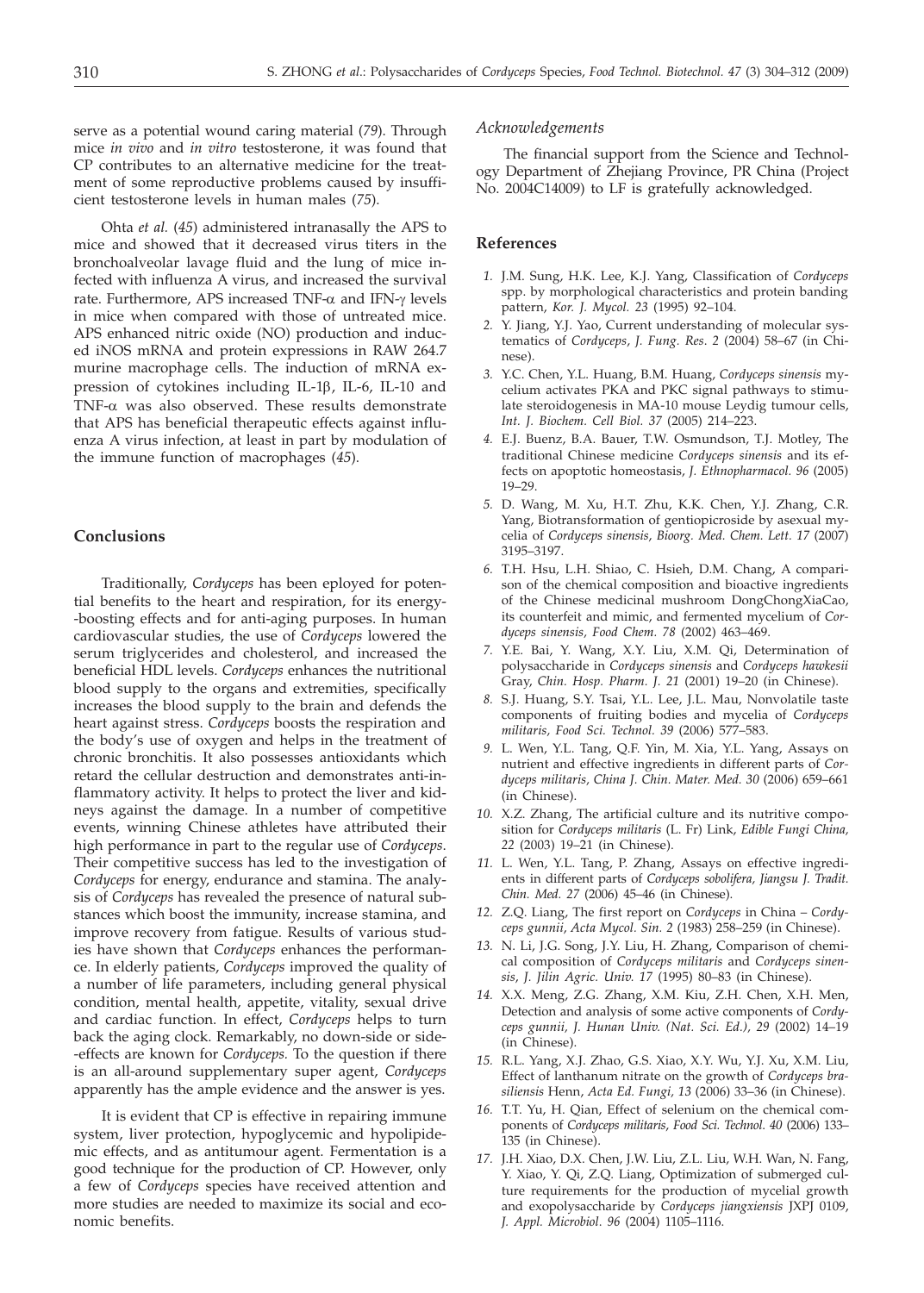- *18.* Q. Lu, The selection of the optimum conditions for the production of polysaccharides by *Cordyceps militaris* and the bioactivity of the polysaccharides, *MSc Thesis*, Ocean University of China, Qingdao, PR China (2000) (in Chinese).
- *19.* H.W. Chen, B.B. Zhou, Y.L. Zhu, Q.D. Liu, Study of the composition and optimum conditions for the submerged production of *Cordyceps* polysaccharide, *J. Xuzhou Inst. Technol. 20* (2005) 78–83 (in Chinese).
- *20.* J.H. Xiao, D.X. Chen, Y. Xiao, J.W. Liu, Z.L. Liu, W.H. Wan, N. Fang, B.B. Tan, Z.Q. Liang, A.Y. Liu, Optimization of submerged culture conditions for mycelial polysaccharide production in *Cordyceps pruinosa, Process Biochem. 39* (2004) 2241–2247.
- *21.* C. Hsieh, M.J. Tsai, T.H. Hsu, D.M. Chang, C.T. Lo, Medium optimization for polysaccharide production of *Cordyceps sinensis*, *Appl. Biochem. Biotechnol*. *120* (2005) 145–157.
- *22.* Y.Y. Sun, X.D. Zhang, P. Lei, Study of the separation and extraction of polysaccharides from hyphae of *Cordyceps sinensis*, *Acta Chin. Med. Pharmacol. 31* (2003) 36–38 (in Chinese).
- *23.* P.C. Ruan, Determination of the content of polysaccharides in cultured *Cordyceps* mycelia, *J. Baoding Teach. College, 18* (2005) 63–65 (in Chinese).
- *24.* Z.M. Che, Y. Wang, L.L. Zhou, Studies of the optimal technical conditions of polysaccharide isolation from *Cordyceps militaris, Food Res. Develop. 25* (2004) 78–79 (in Chinese).
- *25.* Y.J. Wang, D.W. Li, Y.C. Wang, T.T. Zheng, Integrated extracting technology of cordycepin and polysaccharides in *Cordyceps militaris, Acta Bot. Boreal. – Occident. Sin. 25* (2005) 1863–1867 (in Chinese).
- *26.* Y. Shi, W.M. Wu, S.T. Liao, X.M. Liu, N.X. Zou, Study of the extraction of *Cordyceps militaris* polysaccharide with the use of microwave, *Guangdong Agric. Sci. 11* (2006) 41–42 (in Chinese).
- *27.* L. Liu, J.Y. An, F.X. Jin, Method of protein removal from *Cordyceps* polysaccharide, *J. Dalian Inst. Light Ind. 21* (2002) 33–37 (in Chinese).
- *28.* Z.H. Pan, C.L. Gong, M. Qian, Study on extraction and purification technology of *Cordyceps militaris* polysaccharide*, Chin. Seric. 23* (2002) 20–21 (in Chinese).
- *29.* J.H. Xiao, Z.Q. Liang, A.Y. Liu, The technical route and conditions for polysaccharide extraction and isolation from *Paecilomyces gunnii*, *J. Mountain Agr. Biol. 22* (2003) 140–145 (in Chinese).
- *30.* J.Z. Huang, Q.Q. Shi, S.Q. Wu, Z.Q. Liang, A.Y. Liu, Isolation, identification and characterization of polysaccharides PS1 and PS2 from mycelia of *Cordyceps pruinosa*, *J. Fujian Teach. Univ. (Nat. Sci*. *Ed.), 14* (1998) 82–85 (in Chinese).
- *31.* S.P. Li, K.J. Zhao, Z.N. Ji, Z.H. Song, T.T.X. Dong, C.K. Lo, J.K.H. Cheung, S.Q. Zhu, K.W.K. Tsim, A polysaccharide isolated from *Cordyceps sinensis*, a traditional Chinese medicine, protects PC12 cells against hydrogen peroxide-induced injury, *Life Sci. 73* (2003) 2503–2513.
- *32.* R. Yu, L. Song, Y. Zhao, W. Bin, L. Wang, H. Zhang, Y. Wu, W. Ye, X. Yao, Isolation and biological properties of polysaccharide CPS-1 from cultured *Cordyceps militaris*, *Fitoterapia*, *75* (2004) 465–472.
- *33.* R. Yu, L. Wang, H. Zhang, C. Zhou, Y. Zhao, Isolation, purification and identification of polysaccharides from cultured *Cordyceps militaris*, *Fitoterapia, 75* (2004) 662–666.
- *34.* Y. Wu, H. Sun, F. Qin, Y. Pan, C. Sun, Effect of various extracts and a polysaccharide from the edible mycelia of *Cordyceps sinensis* on cellular and humoral immune response against ovalbumin in mice, *Phytother. Res. 20* (2006) 646–652.
- *35.* Y. Wu, C. Sun, Y. Pan, Studies on isolation and structural features of a polysaccharide from the mycelium of a Chinese edible fungus (*Cordyceps sinensis*), *Carbohydr. Polym. 63* (2006) 251–256.
- *36.* Y. Wu, N. Hu, Y. Pan, L. Zhou, X. Zhou, Isolation and characterization of a mannoglucan from edible *Cordyceps sinensis* mycelium, *Carbohydr. Res. 342* (2007) 870–875.
- *37.* T. Kiho, H. Tabata, S. Ukai, C. Hara, A minor, protein-containing galactomannan from a sodium carbonate extract of *Cordyceps sinensis*, *Carbohydr. Re*s. *156* (1986) 189–197.
- *38.* B.J. Wang, M. Wei, L.P. Zhang, Studies on structure and properties of water soluble polysaccharide from fruiting body of *Cordyceps militaris* (L.) Link*, Chem. Res. Chin. Univ. 19* (2003) 37–40.
- *39.* W. Yang, Y. Yin, L.Y. Song, M.R. Yu, Determination of monosaccharide composition of polysaccharides in cultured *Cordyceps militaris* by high performance anion exchange chromatography with pulsed electrochemical detection, *Chin. Tradit. Herb. Drugs*, *39* (2008) 531–535 (in Chinese).
- *40.* R.M. Yu, W. Yang, L.Y. Song, C.Y. Yan, Z. Zhang, Y. Zhao, Structural characterization and antioxidant activity of a polysaccharide from the fruiting bodies of cultured *Cordyceps militaris*, *Carbohydr. Polym. 70* (2007) 430–436.
- *41.* H. Yamada, N. Kawaguchi, T. Ohmori, Y. Takeshita, S.I. Taneya, T. Miyazaki, Structure and antitumor activity of an alkali-soluble polysaccharide from *Cordyceps ophioglossoides, Carbohydr. Res. 125* (1984) 107–115.
- *42.* H.Y. Zhang, J.Y. Ling, P. Lv, C.K. Zhang, G.L. Duan, Qualitative determination of polysaccharide composition from the mycelium and zymolytic liquid of *Cordyceps kyushuensis* by capillary zone electrophoresis, *Fudan Univ. J. Med. Sci*. *34* (2007) 446–448 (in Chinese).
- *43.* T. Kiho, I. Miyamoto, K. Nagai, S. Ukai, C. Hara, Minor, protein-containing galactomannans from the insect-body portion of the fungal preparation Chán hua (Cordyceps cica*dae*), *Carbohydr. Res*. *181* (1988) 207–215.
- *44.* S. Ukai, S. Matsuura, C. Hara, T. Kiho, K. Hirose, Structure of a new galactomannan from the ascocarps of *Cordyceps cicadae* Shing, *Carbohydr. Res*. *101* (1982) 109–116.
- *45.* Y. Ohta, J.B. Lee, K. Hayashi, A. Fujita, D.K. Park, T. Hayashi, *In vivo* anti-influenza virus activity of an immunomodulatory acidic polysaccharide isolated from *Cordyceps militaris* grown on germinated soybeans, *J. Agric. Food Chem*. *55* (2007) 10194–10199.
- *46.* L.T. Cai, P. Li, Z.H. Lu, Observation of the structure morphology of *Cordyceps* polysaccharide by atomic force microscope, *J. Chin. Electr. Microscopy Soc. 18* (1999) 103–105 (in Chinese).
- *47.* M.H. Lie, Q.X. Zhang, M.S. Zhu, X.Y. Liang, S.Q. Li, A study of acute and subchronic toxicity of *Cordyceps sinensis* polysaccharides in oral liquids, *Modern Prevent. Med. 32* (2005) 1062–1063 (in Chinese).
- *48.* Q.P. Shen, G.H. Qin, L.F. He, Toxicity and mutation of *C. sinensis* polysaccharide powder fed orally, *Teratog. Carcinogen. Mutagen. 13* (2001) 179–181 (in Chinese).
- *49.* Y.J. Chen, M.S. Shiao, S.S. Lee, S.Y. Wang, Effect of *Cordyceps sinensis* on the proliferation and differentiation of human leukemic U937 cells, *Life Sci. 60* (1997) 2349–2359.
- *50.* J. Yang, W. Zhang, P. Shi, J. Chen, X. Han, Y. Wang, Effects of exopolysaccharide fraction (EPSF) from a cultivated *Cordyceps sinensis* fungus on c-Myc, c-Fos, and VEGF expression in B16 melanoma-bearing mice, *Pathol. Res. Pract. 201* (2005) 745–750.
- *51.* W. Zhang, J. Yang, J. Chen, Y. Hou, X. Han, Immunomodulatory and antitumour effects of an exopolysaccharide fraction from cultivated *Cordyceps sinensis* (Chinese caterpillar fungus) on tumour-bearing mice, *Biotechnol. Appl. Biochem*. *42* (2005) 9–15.
- *52.* L.X. Yu, B.B. Zhang, Y.P. Ruan, G.T. Yao, L.P. Xie, K.D. Lu, Effects of different components of *Cordyceps sinensis* polysaccharide on the immune function, *J. Zhejiang Univ. Tradit. Chin. Med. 28* (2004) 49–50 (in Chinese).